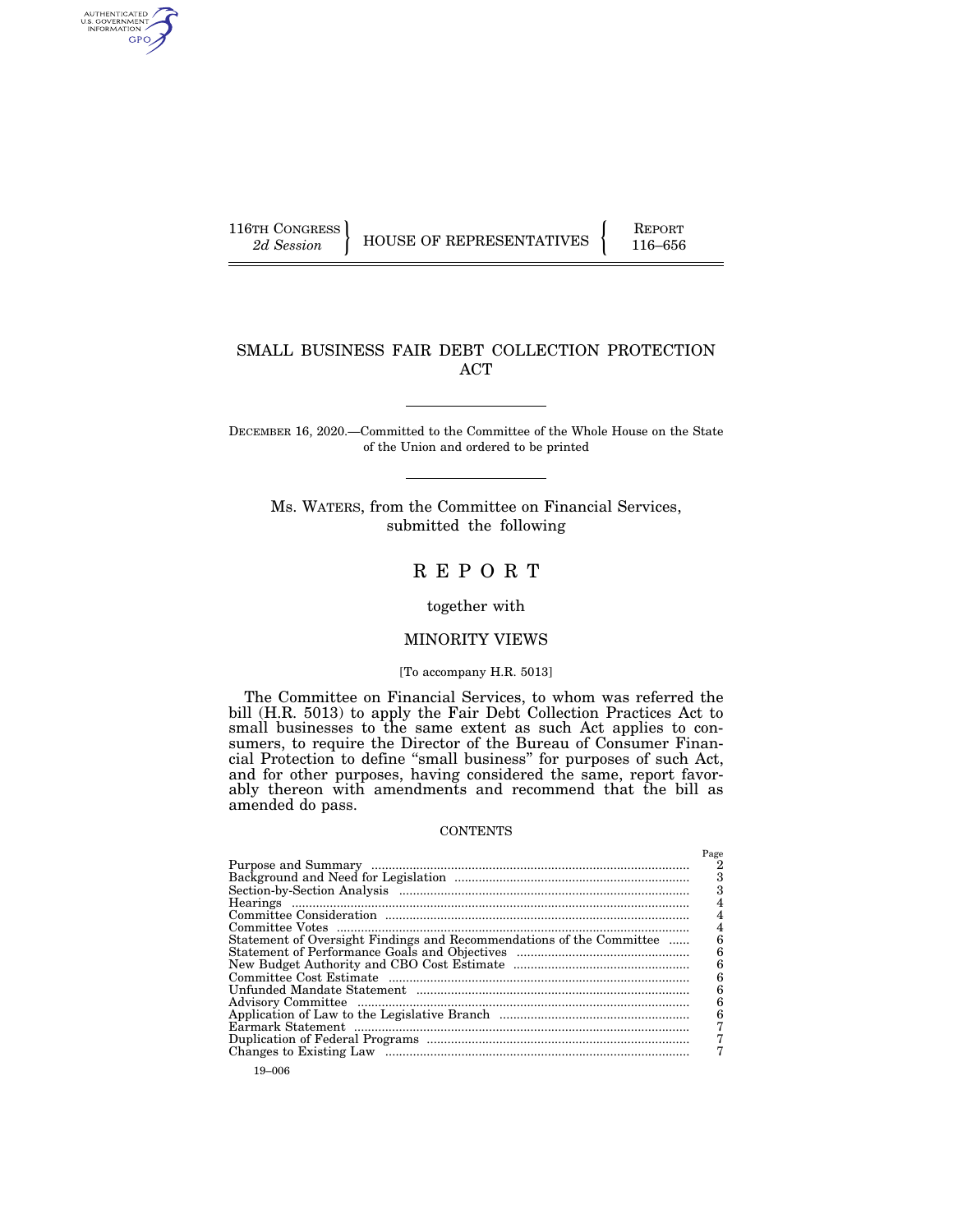The amendments are follows:

Strike all after the enacting clause and insert the following:

#### **SECTION 1. SHORT TITLE.**

This Act may be cited as the "Small Business Fair Debt Collection Protection Act". **SEC. 2. FAIR DEBT COLLECTION PRACTICES FOR LOANS TO SMALL BUSINESSES.** 

(a) IN GENERAL.—The Fair Debt Collection Practices Act (15 U.S.C. 1692 et seq.) is amended—

 $(1)$  in section 803–

(A) by amending paragraph (5) to read as follows:

"(5) The term 'debt' means any obligation or alleged obligation to pay money arising out of a transaction, whether or not such obligation has been reduced to judgment.''; and

(B) by adding at the end the following new paragraph:

"(9) The term 'commercial credit bureau' means any person which, for monetary fees, dues, or on a cooperative nonprofit basis, regularly engages in whole or in part in the practice of assembling or evaluating commercial credit information or other information on businesses for the purpose of furnishing credit reports to third parties, and which uses any means or facility of interstate commerce for the purpose of preparing or furnishing credit reports.";

(2) by redesignating section 819 as section 820; and

(3) by inserting after section 818 the following:

### **''§ 819. Application to small business debt**

''(a) IN GENERAL.—This Act shall apply to small business debt to the same extent as this Act applies to debt of consumers.

"(b) SMALL BUSINESS DEBT DEFINED.—The term 'small business debt'—

''(1) means any non-equity obligation or alleged obligation of a partnership, corporation, trust, estate, cooperative, association, government or governmental

subdivision or agency, or other entity that is less than \$5,000,000; and ''(2) does not include any obligation or alleged obligation—

''(A) of an individual; or

 $'(B)$  that is primarily for personal, family, or household purposes.

(b) CLERICAL AMENDMENT.—The table of contents for the Fair Debt Collection Practices Act is amended by striking the item relating to section 819 and inserting the following:

#### "819. Application to small business debt.

''820. Effective date.''.

(c) CONFORMING AMENDMENTS.—The Fair Debt Collection Practices Act (15 U.S.C. 1692 et seq.) is amended—

 $(1)$  in section 805(b), by inserting "or a commercial credit bureau (as applicable)" after "consumer reporting agency";

(2) in section 806(3)—

(A) by striking "consumers who" and inserting "consumers or small businesses that''; and

(B) by inserting " or to a commercial credit bureau (as applicable)," after ''consumer reporting agency''; and

 $(3)$  in section  $807(16)$ , by inserting "or a commercial credit bureau" after "this Act''.

Amend the title so as to read:

A bill to apply the Fair Debt Collection Practices Act to small business debt to the same extent as such Act applies to consumers, and for other purposes.

#### PURPOSE AND SUMMARY

On November 8, 2019, Congressman Al Lawson introduced H.R. 5013, the ''Small Business Fair Debt Collection Protection Act,'' which expands the Fair Debt Collection Practices Act's (FDCPA) protections to cover small business loans, as determined by CFPB in consultation with the Small Business Administration.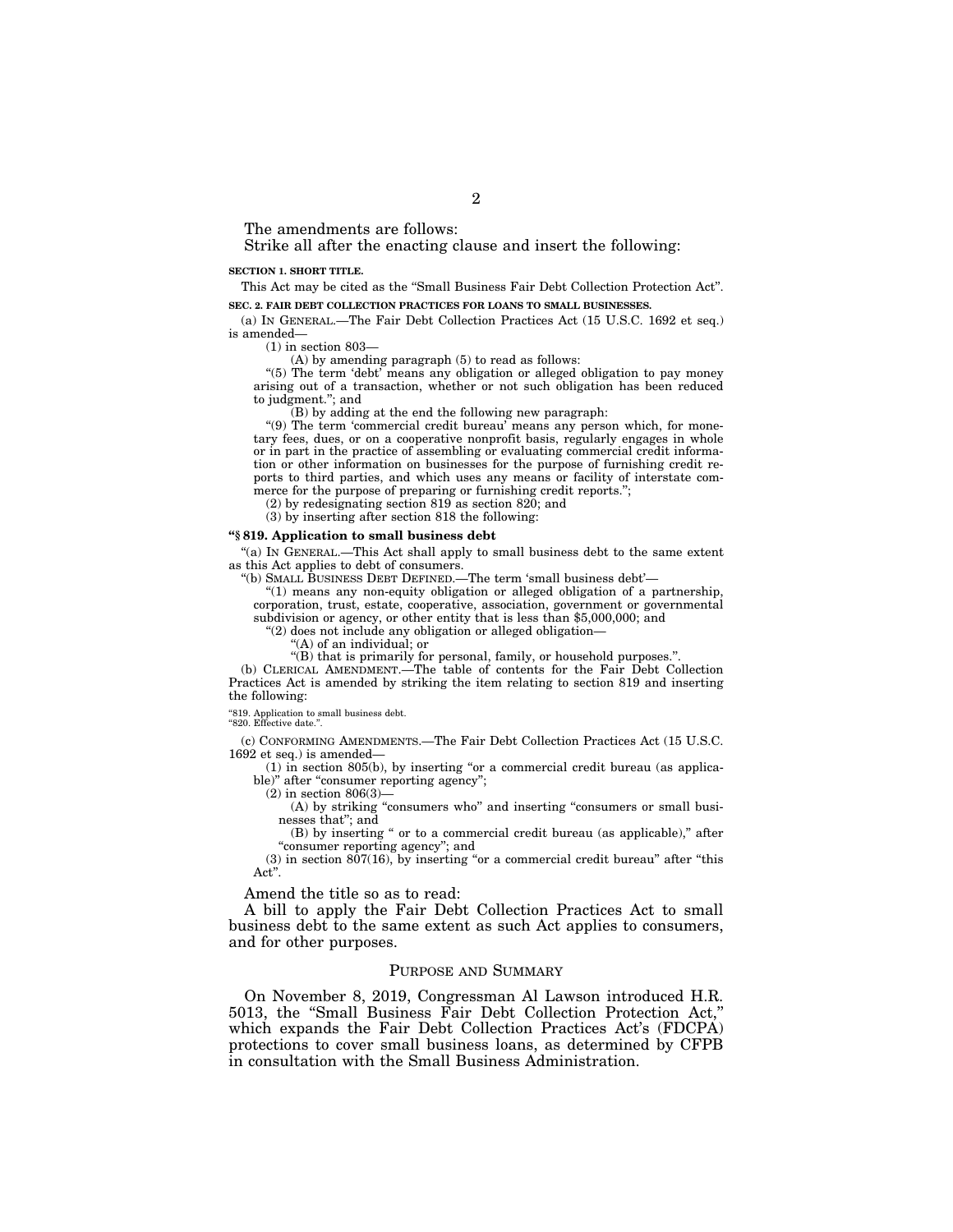#### BACKGROUND AND NEED FOR LEGISLATION

In 1977, Congress enacted the FDCPA in order to help curb abusive debt collection practices. CFPB has authority to write regulations implementing the FDCPA. The agency also enforces the law, along with the Federal Trade Commission (FTC). The FDCPA defines a debt collector as a third-party entity whose primary business is in collection or pursing debts owed to a creditor. However, entities pursing business debts (including small business debts) are not covered by FDCPA.

Small business loan borrowers do not enjoy the same protections individual consumers have under federal law. Some stakeholders have argued that small business borrowers should be treated fairly and respectfully throughout a collections process and have similar protections afforded to consumers under the FDCPA. Recently, the New York Times investigated how this practice has harmed taxi drivers with overvalued taxi medallion loans that have left thousands of drivers bankrupt. Some consumers looking to earn a living as taxi medallion operators were offered and signed contracts amounting up to \$1 million dollars. These lenders loosened standards and encouraged borrowers to refinance and take out more money when medallion prices rose. As was discussed in testimony by Bhairavi Desai, Executive Director of the New York Taxi Workers Alliance, some lenders included confession of judgement provisions in the contracts. As taxi revenue fell, some lenders refinanced terms while others exercised confessions of judgments to garnish wages, seize medallions or other assets, and employed private debt collectors who reportedly harassed affected borrowers after they had defaulted.

This legislation would amend FDCPA to expand the definition of debt to include debt incurred from small business loans. It would restrict the means and methods by which collectors can contact small business debtors, as well as the time of day and number of times contact can be made. Furthermore, it would limit actions of third-party debt collectors who are attempting to collect debts from small businesses on behalf of another person or entity.

#### SECTION-BY-SECTION ANALYSIS

## *Section 1. Short Title.*

This section provides that H.R. 5013 may be cited as the ''Small Business Fair Debt Collection Protection Act''.

#### *Section 2. Consumer Protections Related to Debt Collection Practices*

Amends Section 803 of The Fair Debt Collection Practices Act (15 U.S.C. 1692 et seq.) to define debt as "any obligation or alleged obligation to pay money arising out of a transaction, whether or not such obligation has been reduced to judgment.''

Amends Section 803 of The Fair Debt Collection Practices Act (15 U.S.C. 1692 et seq.) by adding a new section entitled ''Application to Small Businesses''. This applies the Act to small businesses in the same manner as the Act applies to consumers. This section requires the Director of the Bureau to issue a rule to define the term 'small business' for purposes of this section.

Makes a clerical amendment by striking the effective date section and replacing it with an amendment to Section 806(3) of the Fair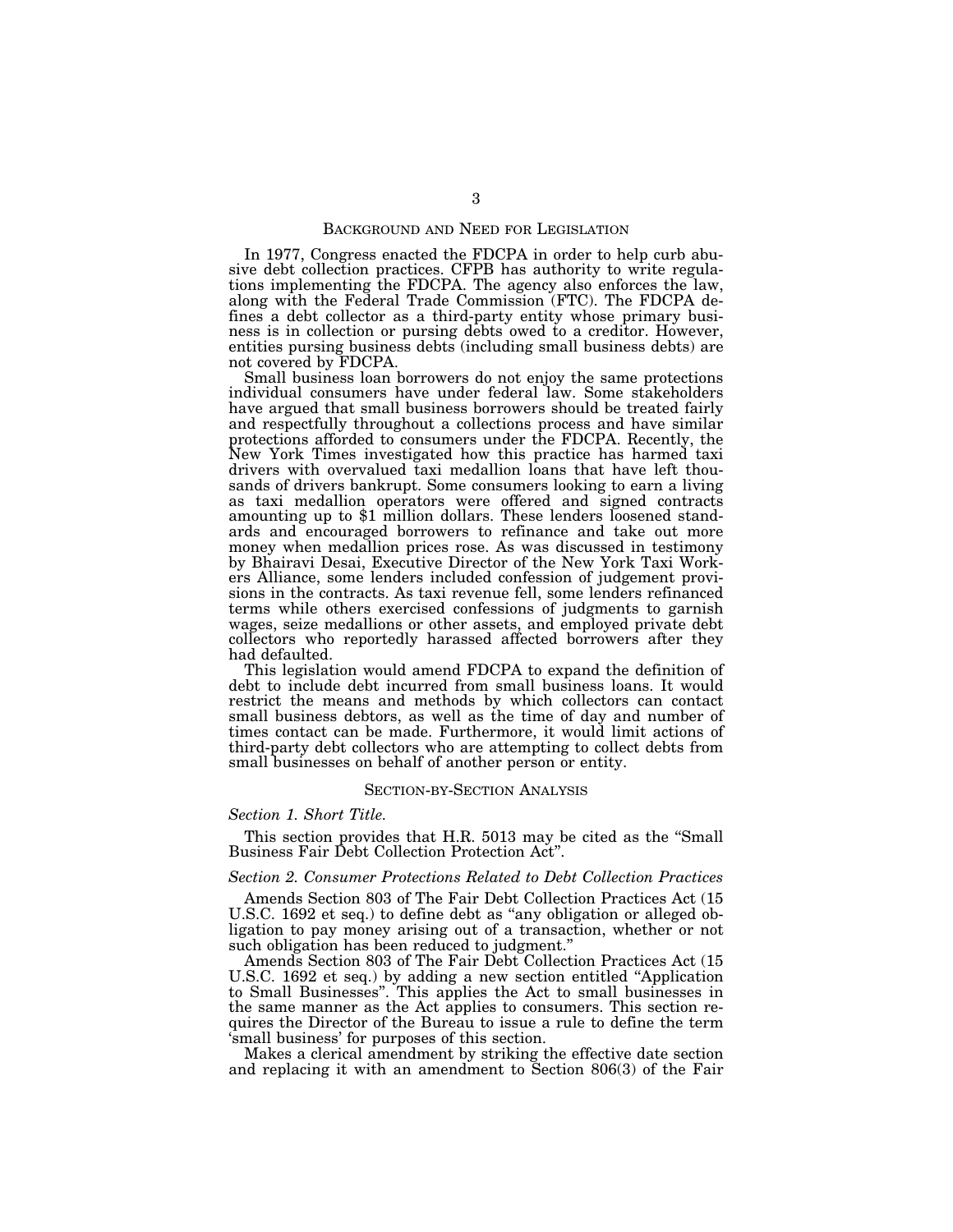Debt Collection Practices Act (15 U.S.C. 1692d). This amendment protects small businesses from harassment or abuse by prohibiting small businesses from being published on a list of consumers who allegedly refuse to pay debts.

## **HEARINGS**

For the purposes of section 103(i) of H. Res. 6 for the 116th Congress, on September 26, 2019, the Committee on Financial Services held a hearing entitled, ''Examining Legislation to Protect Consumers and Small Business Owners from Abusive Debt Collection Practices'' to discuss three bills and seven discussion drafts. A discussion draft of HR 5013 the ''Small Business Lending Fairness Act'', was considered. Witnesses included the Honorable Rohit Chopra, Commissioner, Federal Trade Commission; Rev. Dr. Cassandra Gould, Pastor, Quinn Chapel A.M.E. Church and Exceutive Director, Missouri Faith Voices; Ms. Bhairavi Desai, Executive Director, New York Taxi Workers Alliance; Ms. April Kuehnhoff, Staff Attorney, National Consumer Law Center; Professor Dalie´ Jiménez, Professor of Law, University of California, Irvine School of Law; Ms. Sarah Auchterlonie, Shareholder, Brownstein Hyatt Farber Schreck; and Mr. John H. Bedard, Jr., Owner, Bedard Law Group, P.C.

#### COMMITTEE CONSIDERATION

The Committee on Financial Services met in open session on November 13, 2019, and ordered H.R. 5013 to be reported favorably to the House as amended in the nature of a substitute by a recorded vote of 31 yeas and 23 neas, a quorum being present.

#### COMMITTEE VOTES AND ROLL CALL VOTES

In compliance with clause 3(b) of rule XIII of the Rules of the House of Representatives, the Committee advises that the following roll call votes occurred during the Committee's consideration of H.R. 5013: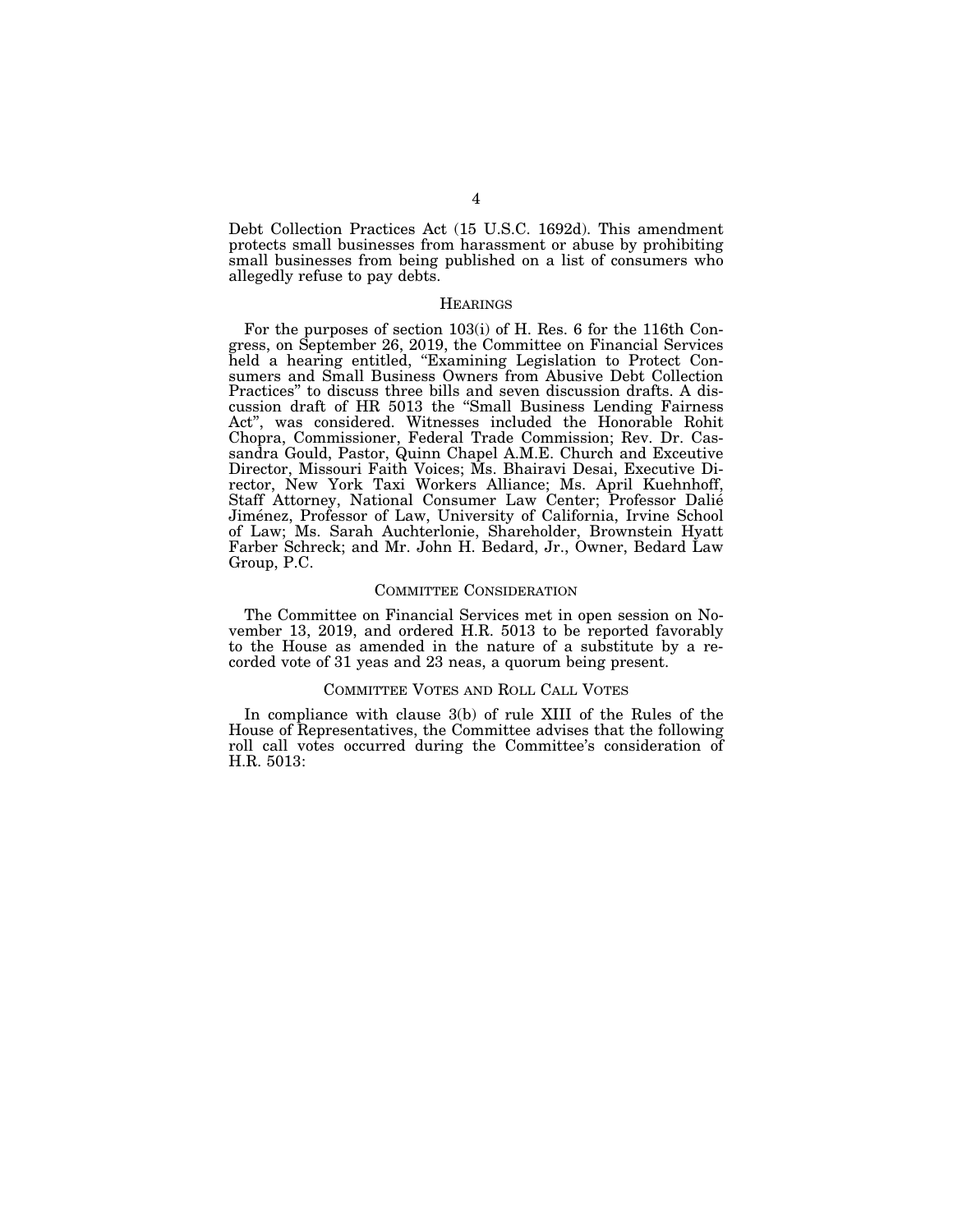| Present | Representatives              | Ayes                    | <b>Nays</b>             | <b>Committee on Financial Services</b> |                  |      |                        |      |  |
|---------|------------------------------|-------------------------|-------------------------|----------------------------------------|------------------|------|------------------------|------|--|
|         | Ms. Waters, Chairwoman       | X<br>X                  |                         | <b>Full Committee</b>                  |                  |      |                        |      |  |
|         | Mrs. Maloney                 |                         |                         | 116th Congress (1st Session)           |                  |      |                        |      |  |
|         | Ms. Velázquez                | х                       |                         |                                        |                  |      |                        |      |  |
|         | Mr. Sherman                  | X                       |                         |                                        |                  |      |                        |      |  |
|         | Mr. Meeks                    | X                       |                         |                                        |                  |      |                        |      |  |
|         | Mr. Clay                     | X                       |                         |                                        |                  |      |                        |      |  |
|         | Mr. Scott                    | X                       |                         | Date:                                  | 11/13/2019       |      |                        |      |  |
|         | Mr. Green                    | X                       |                         |                                        |                  |      |                        |      |  |
|         | Mr. Cleaver                  | X                       |                         |                                        |                  |      |                        |      |  |
|         | Mr. Perlmutter               | x                       |                         |                                        | Measure H.R.5013 |      |                        |      |  |
|         | Mr. Himes                    | $\overline{\mathbf{x}}$ |                         |                                        |                  |      |                        |      |  |
|         | Mr. Foster                   | X                       |                         |                                        |                  |      |                        |      |  |
|         | Mrs. Beatty                  | $\overline{\mathbf{x}}$ |                         |                                        |                  |      |                        |      |  |
|         | Mr. Heck                     | X                       |                         |                                        |                  |      |                        |      |  |
|         | Mr. Vargas                   | X                       |                         | Amendment No.                          |                  |      |                        |      |  |
|         | Mr. Gottheimer               | X                       |                         |                                        |                  |      |                        |      |  |
|         | Mr. Gonzalez (TX)            | X                       |                         | Offered by:                            |                  |      | Mr. Lawson, as amended |      |  |
|         | Mr. Lawson                   | X                       |                         |                                        |                  |      |                        |      |  |
|         | Mr. San Nicolas              |                         |                         |                                        |                  |      |                        |      |  |
|         | Ms. Tlaib                    | Χ                       |                         |                                        |                  |      |                        |      |  |
|         | Ms. Porter                   | X                       |                         |                                        |                  |      |                        |      |  |
|         | Ms. Axne                     | x                       |                         |                                        |                  |      |                        |      |  |
|         | Mr. Casten                   | X                       |                         |                                        |                  |      |                        |      |  |
|         | Ms. Pressley                 | $\dot{x}$               |                         |                                        |                  |      |                        |      |  |
|         | Mr. McAdams                  | $\overline{\mathbf{x}}$ |                         |                                        |                  |      |                        |      |  |
|         | Ms. Ocasio-Cortez            |                         |                         |                                        |                  |      |                        |      |  |
|         | Ms. Wexton                   | X                       |                         |                                        |                  |      |                        |      |  |
|         | Mr. Lynch                    | X                       |                         |                                        |                  |      |                        |      |  |
|         | Ms. Gabbard                  |                         |                         |                                        |                  |      |                        |      |  |
|         | Ms. Adams                    | Ä                       |                         |                                        |                  |      |                        |      |  |
|         | Ms. Dean                     | X                       |                         |                                        |                  |      |                        |      |  |
|         | Mr. Garcia (IL)              | Х                       |                         |                                        |                  |      |                        |      |  |
|         | Ms. Garcia (TX)              | X                       |                         |                                        |                  |      |                        |      |  |
|         | Mr. Phillips                 | X                       |                         |                                        |                  |      |                        |      |  |
| 34      |                              |                         |                         |                                        |                  |      |                        |      |  |
|         | Mr. McHenry, Ranking Member  |                         | X                       |                                        |                  |      |                        |      |  |
|         | Mrs. Wagner                  |                         | X                       |                                        |                  |      |                        |      |  |
|         |                              |                         |                         |                                        |                  |      |                        | Wdm  |  |
|         | Mr. King                     |                         |                         | Agreed                                 | Yes              | No   | Prsnt                  |      |  |
|         | Mr. Lucas                    |                         |                         | Tо                                     |                  |      |                        |      |  |
|         | Mr. Posey                    |                         | X                       |                                        |                  |      |                        |      |  |
|         | Mr. Luetkemeyer              |                         | X                       |                                        |                  |      |                        |      |  |
|         | Mr. Huizenga                 |                         | X                       | Voice                                  |                  | Ayes |                        | Nays |  |
|         | Mr. Stivers                  |                         | $\overline{X}$          | Vote                                   |                  |      |                        |      |  |
|         | Mr. Barr                     |                         | X                       |                                        |                  |      |                        |      |  |
|         | Mr. Tipton                   |                         | $\overline{\mathbf{x}}$ |                                        |                  |      |                        |      |  |
|         | Mr. Williams                 |                         | X                       |                                        |                  |      |                        |      |  |
|         | Mr. Hill                     |                         | х                       |                                        |                  |      |                        |      |  |
|         | Mr. Emmer                    |                         | X                       |                                        |                  |      |                        |      |  |
|         | Mr. Zeldin                   |                         | X                       |                                        |                  |      |                        |      |  |
|         | Mr. Loudermilk               |                         | X                       | Record                                 |                  | FC   |                        |      |  |
|         | Mr. Mooney                   |                         | X                       | Vote                                   |                  |      |                        |      |  |
|         | Mr. Davidson                 |                         | X                       |                                        | 31 Ayes-23 Nays  |      |                        |      |  |
|         | Mr. Budd                     |                         | X                       |                                        |                  |      |                        |      |  |
|         | Mr. Kustoff                  |                         | x                       |                                        |                  |      |                        |      |  |
|         | Mr. Hollingsworth            |                         | $\overline{\mathbf{x}}$ |                                        |                  |      |                        |      |  |
|         | Mr. Gonzalez (OH)            |                         | X                       |                                        |                  |      |                        |      |  |
|         | Mr. Rose                     |                         | X                       |                                        |                  |      |                        |      |  |
|         | Mr. Steil                    |                         | X                       |                                        |                  |      |                        |      |  |
|         | Mr. Gooden                   |                         | X                       |                                        |                  |      |                        |      |  |
|         | Mr. Riggleman<br>Mr. Timmons |                         | X                       |                                        |                  |      |                        |      |  |
|         |                              |                         |                         |                                        |                  |      |                        |      |  |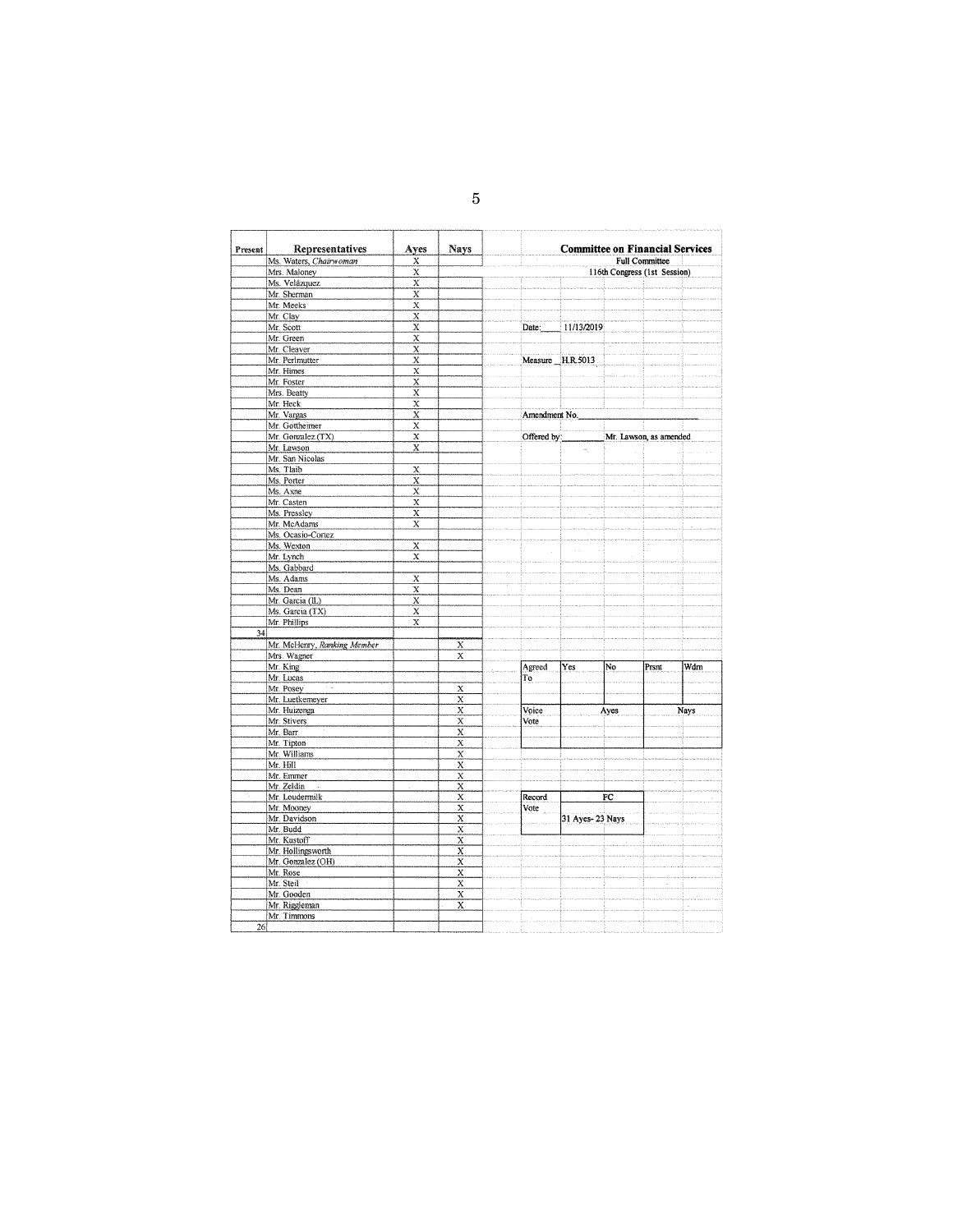## STATEMENT OF OVERSIGHT FINDINGS AND RECOMMENDATIONS OF THE COMMITTEE

In compliance with clause  $3(c)(1)$  of rule XIII and clause  $2(b)(1)$ of rule X of the Rules of the House of Representatives, the Committee's oversight findings and recommendations are reflected in the descriptive portions of this report.

#### STATEMENT OF PERFORMANCE GOALS AND OBJECTIVES

Pursuant to clause  $(3)(c)$  of rule XIII of the Rules of the House of Representatives, the goals of H.R. 5013 are to expand the definition of debt to include debt incurred from small business loans; to restrict the means and methods by which collectors can contact small business debtors, as well as the time of day and number of times contact can be made; and to limit actions of third-party debt collectors who are attempting to collect debts from small businesses on behalf of another person or entity.

## NEW BUDGET AUTHORITY AND CBO COST ESTIMATE

Pursuant to clause  $3(c)(2)$  of rule XIII of the Rules of the House of Representatives and section 308(a) of the *Congressional Budget Act of 1974,* and pursuant to clause 3(c)(3) of rule XIII of the Rules of the House of Representatives and section 402 of the *Congressional Budget Act of 1974*, the Committee has requested an estimate for H.R. 5013 from the Director of the Congressional Budget Office. CBO was unable to provide an estimate in a timely manner.

### COMMITTEE COST ESTIMATE

Clause  $3(d)(1)$  of rule XIII of the Rules of the House of Representatives requires an estimate and a comparison of the costs that would be incurred in carrying out H.R. 5013. After careful review, including discussions with CBO, and after consulting with debt collection experts, the Committee estimates that this legislation will have an insignificant effect on spending.

### UNFUNDED MANDATE STATEMENT

Pursuant to Section 423 of the *Congressional Budget and Impoundment Control Act* (as amended by Section 101(a)(2) of the *Unfunded Mandates Reform Act*, Pub. L. 104–4), the Committee does not believe H.R. 5013, as amended, contains any unfunded mandates and adopts any future estimate in this regard prepared by the Director of the Congressional Budget Office.

#### ADVISORY COMMITTEE

No advisory committees within the meaning of section 5(b) of the Federal Advisory Committee Act were created by this legislation.

#### APPLICATION OF LAW TO THE LEGISLATIVE BRANCH

Pursuant to section 102(b)(3) of the *Congressional Accountability Act*, Pub. L. No. 104–1 H.R. 5013, as amended, does not apply to terms and conditions of employment or to access to public services or accommodations within the legislative branch.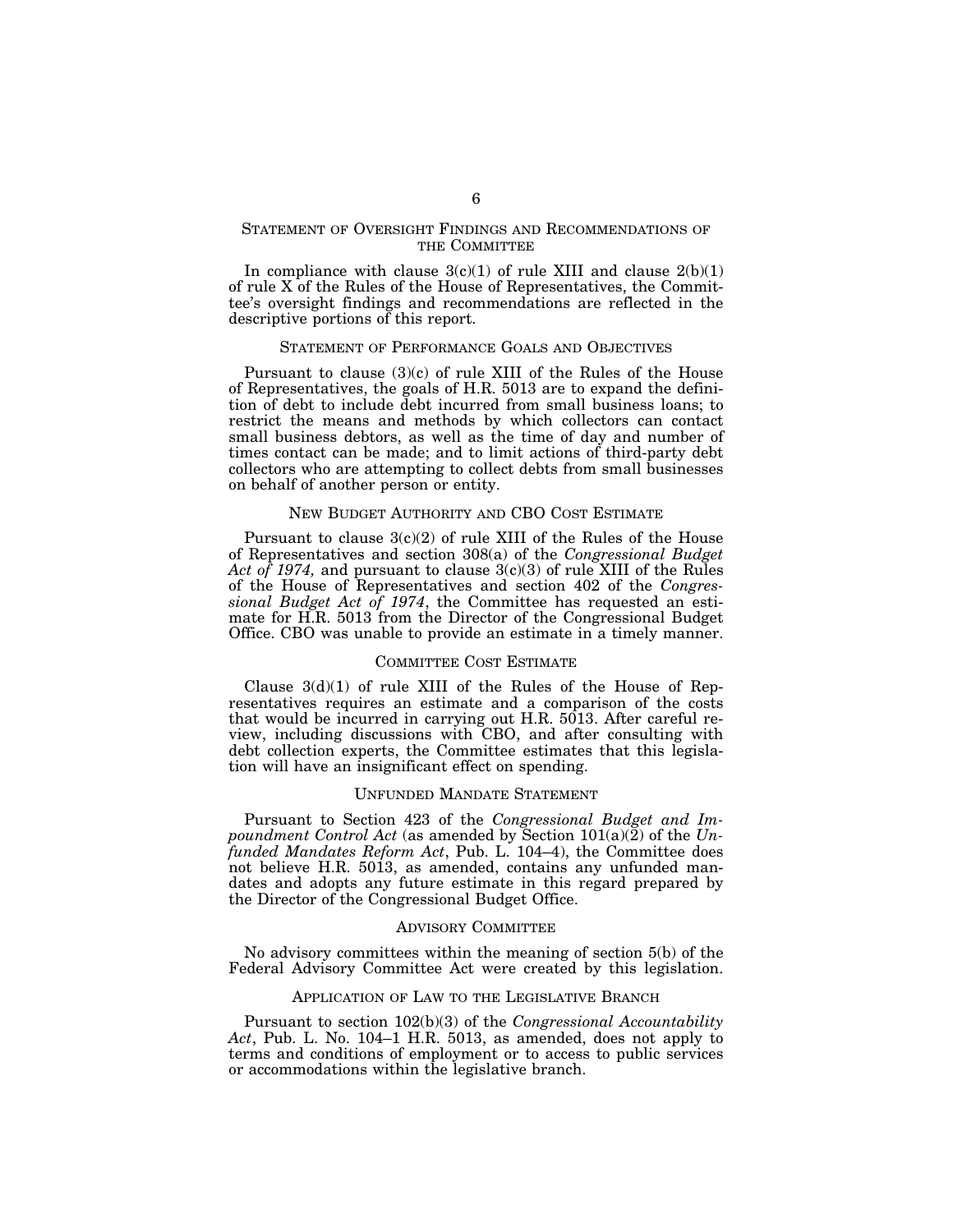### EARMARK STATEMENT

In accordance with clause 9 of rule XXI of the Rules of the House of Representatives, H.R. 5013 does not contain any congressional earmarks, limited tax benefits, or limited tariff benefits as described in clauses  $9(e)$ ,  $9(f)$ , and  $9(g)$  of rule XXI.

### DUPLICATION OF FEDERAL PROGRAMS

Pursuant to clause  $3(c)(5)$  of rule XIII of the Rules of the House of Representatives, the Committee states that no provision of H.R. 5013 establishes or reauthorizes a program of the Federal Government known to be duplicative of another federal program, a program that was included in any report from the Government Accountability Office to Congress pursuant to section 21 of Public Law 111–139, or a program related to a program identified in the most recent Catalog of Federal Domestic Assistance.

#### CHANGES TO EXISTING LAW

In compliance with clause 3(e) of rule XIII of the Rules of the House of Representatives, changes in existing law made by the bill, H.R. 5013, as reported, are shown as follows:

### CHANGES IN EXISTING LAW MADE BY THE BILL, AS REPORTED

In compliance with clause 3(e) of rule XIII of the Rules of the House of Representatives, changes in existing law made by the bill, as reported, are shown as follows (existing law proposed to be omitted is enclosed in black brackets, new matter is printed in italics, and existing law in which no change is proposed is shown in roman):

# **FAIR DEBT COLLECTION PRACTICES ACT**

# **TITLE VIII—DEBT COLLECTION PRACTICES**

Sec. 801. Short title. \* \* \* \* \* \* \* \* [819. Effective date.] *819. Application to small business debt. 820. Effective date.* 

\* \* \* \* \* \* \*

# **§ 803. Definitions**

As used in this title—

(1) The term ''Bureau'' means the Bureau of Consumer Financial Protection.

(2) The term ''communication'' means the conveying of information regarding a debt directly or indirectly to any person through any medium.

(3) The term ''consumer'' means any natural person obligated or allegedly obligated to pay any debt.

 $(4)$  The term "creditor" means any person who offers or extends credit creating a debt or to whom a debt is owed, but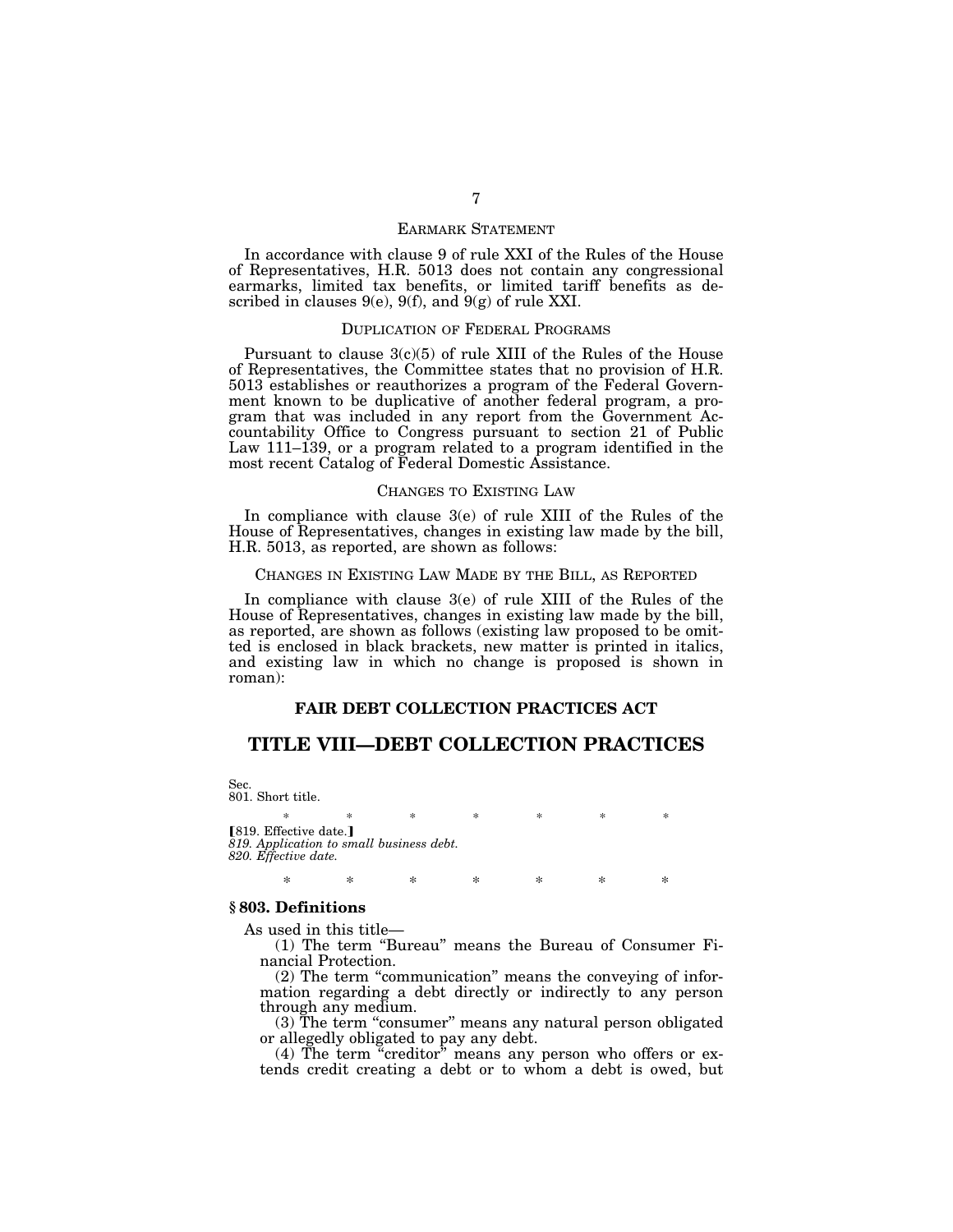such term does not include any person to the extent that he receives an assignment or transfer of a debt in default solely for the purpose of facilitating collection of such debt for another.

 $(5)$  The term "debt" means any obligation or alleged obligation of a consumer to pay money arising out of a transaction in which the money, property, insurance, or services which are the subject of the transaction are primarily for personal, family, or household purposes, whether or not such obligation has<br>been reduced to judgment.]

*(5) The term ''debt'' means any obligation or alleged obligation to pay money arising out of a transaction, whether or not such obligation has been reduced to judgment.* 

(6) The term ''debt collector'' means any person who uses any instrumentality of interstate commerce or the mails in any business the principal purpose of which is the collection of any debts, or who regularly collects or attempts to collect, directly or indirectly, debts owed or due or asserted to be owed or due another. Notwithstanding the exclusion provided by clause (F) of the last sentence of this paragraph, the term includes any creditor who, in the process of collecting his own debts, uses any name other than his own which would indicate that a third person is collecting or attempting to collect such debts. For the purpose of section 808(6), such term also includes any person who uses any instrumentality of interstate commerce or the mails in any business the principal purpose of which is the enforcement of security interests. The term does not include—

(A) any officer or employee of a creditor while, in the name of the creditor, collecting debts for such creditor;

(B) any person while acting as a debt collector for another person, both of whom are related by common ownership or affiliated by corporate control, if the person acting as a debt collector does so only for persons to whom it is so related or affilated and if the principal business of such person is not the collection of debts;

(C) any officer or employee of the United States or any State to the extent that collecting or attempting to collect any debt is in the performance of his official duties;

(D) any person while serving or attempting to serve legal process on any other person in connection with the judicial enforcement of any debt;

(E) any nonprofit organization which, at the request of consumers, performs bona fide consumer credit counseling and assists consumers in the liquidation of their debts by receiving payments from such consumers and distributing such amounts to creditors;

(F) any person collecting or attempting to collect any debt owed or due or asserted to be owed or due another to the extent such activity (i) is incidental to a bona fide fiduciary obligation or a bona fide escrow arrangement; (ii) concerns a debt which was originated by such person; (iii) concerns a debt which was not in default at the time it was obtained by such person; or (iv) concerns a debt obtained by such person as a secured party in a commercial credit transaction involving the creditor.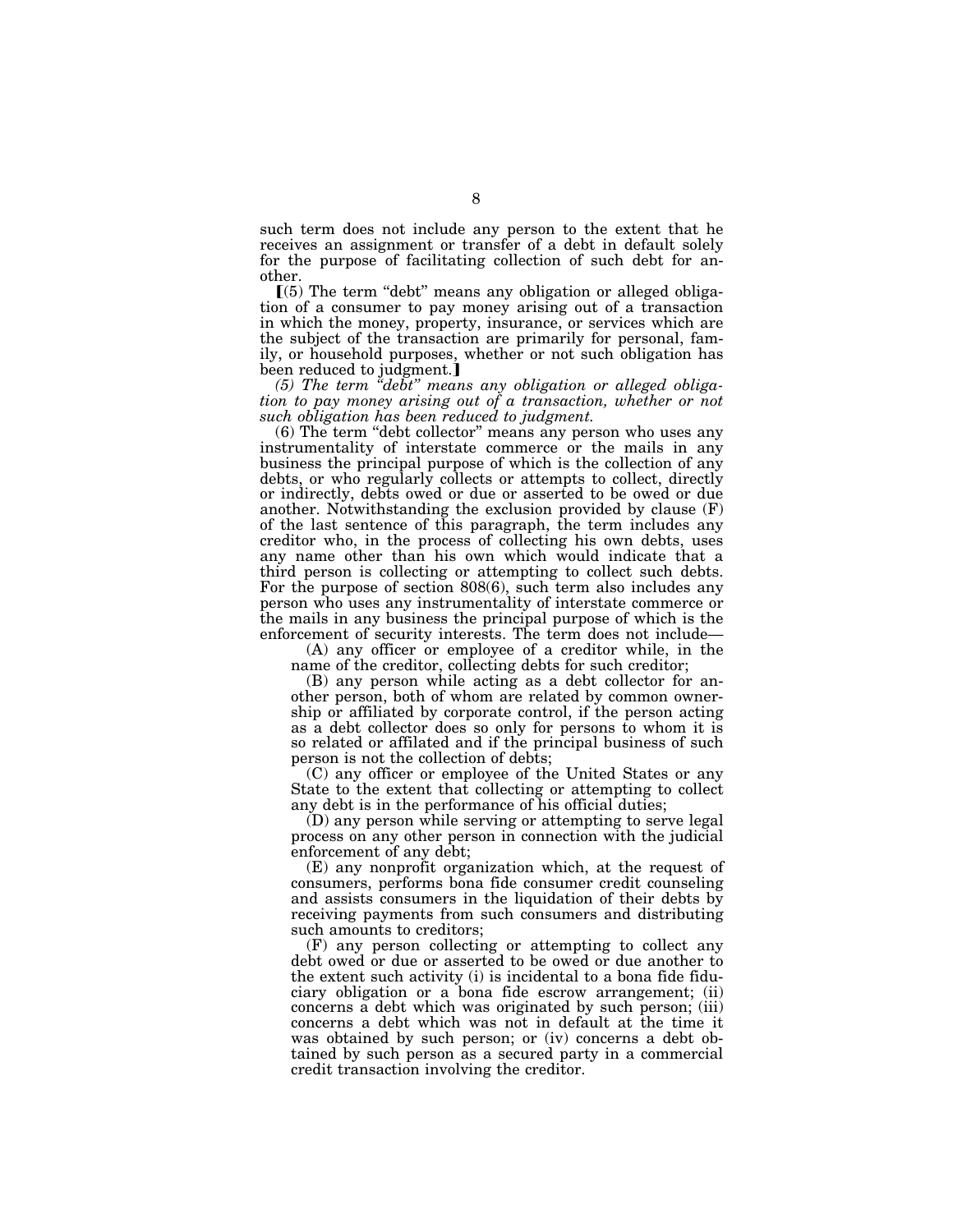(7) The term ''location information'' means a consumer's place of abode and his telephone number at such place, or his place of employment.

(8) The term ''State'' means any State, territory, or possession of the United States, the District of Columbia, the Commonwealth of Puerto Rico, or any political subdivision of any of the foregoing.

*(9) The term ''commercial credit bureau'' means any person which, for monetary fees, dues, or on a cooperative nonprofit*  basis, regularly engages in whole or in part in the practice of *assembling or evaluating commercial credit information or other information on businesses for the purpose of furnishing credit reports to third parties, and which uses any means or facility of interstate commerce for the purpose of preparing or furnishing credit reports.* 

# \* \* \* \* \* \* \*

### **§ 805. Communication in connection with debt collection**

(a) COMMUNICATION WITH THE CONSUMER GENERALLY.—Without the prior consent of the consumer given directly to the debt collector or the express permission of a court of competent jurisdiction, a debt collector may not communicate with a consumer in connection with the collection of any debt—

(1) at any unusual time or place or a time or place known or which should be known to be inconvenient to the consumer. In the absence of knowledge of circumstances to the contrary, a debt collector shall assume that the convenient time for communicating with a consumer is after 8 o'clock antimeridian and before 9 o'clock postmeridian, local time at the consumer's location;

(2) if the debt collector knows the consumer is represented by an attorney with respect to such debt and has knowledge of, or can readily ascertain, such attorney's name and address, unless the attorney fails to respond within a reasonable period of time to a communication from the debt collector or unless the attorney consents to direct communication with the consumer; or

(3) at the consumer's place of employment if the debt collector knows or has reason to know that the consumer's employer prohibits the consumer from receiving such communication.

(b) COMMUNICATION WITH THIRD PARTIES.—Except as provided in section 804, without the prior consent of the consumer given directly to the debt collector, or the express permission of a court of competent jurisdiction, or as reasonably necessary to effectuate a post judgment judicial remedy, a debt collector may not communicate, in connection with the collection of any debt, with any person other than the consumer, his attorney, a consumer reporting agency *or a commercial credit bureau (as applicable)* if otherwise permitted by law, the creditor, the attorney of the creditor, or the attorney of the debt collector.

(c) CEASING COMMUNICATION.—If a consumer notifies a debt collector in writing that the consumer refuses to pay a debt or that the consumer wishes the debt collector to cease further communica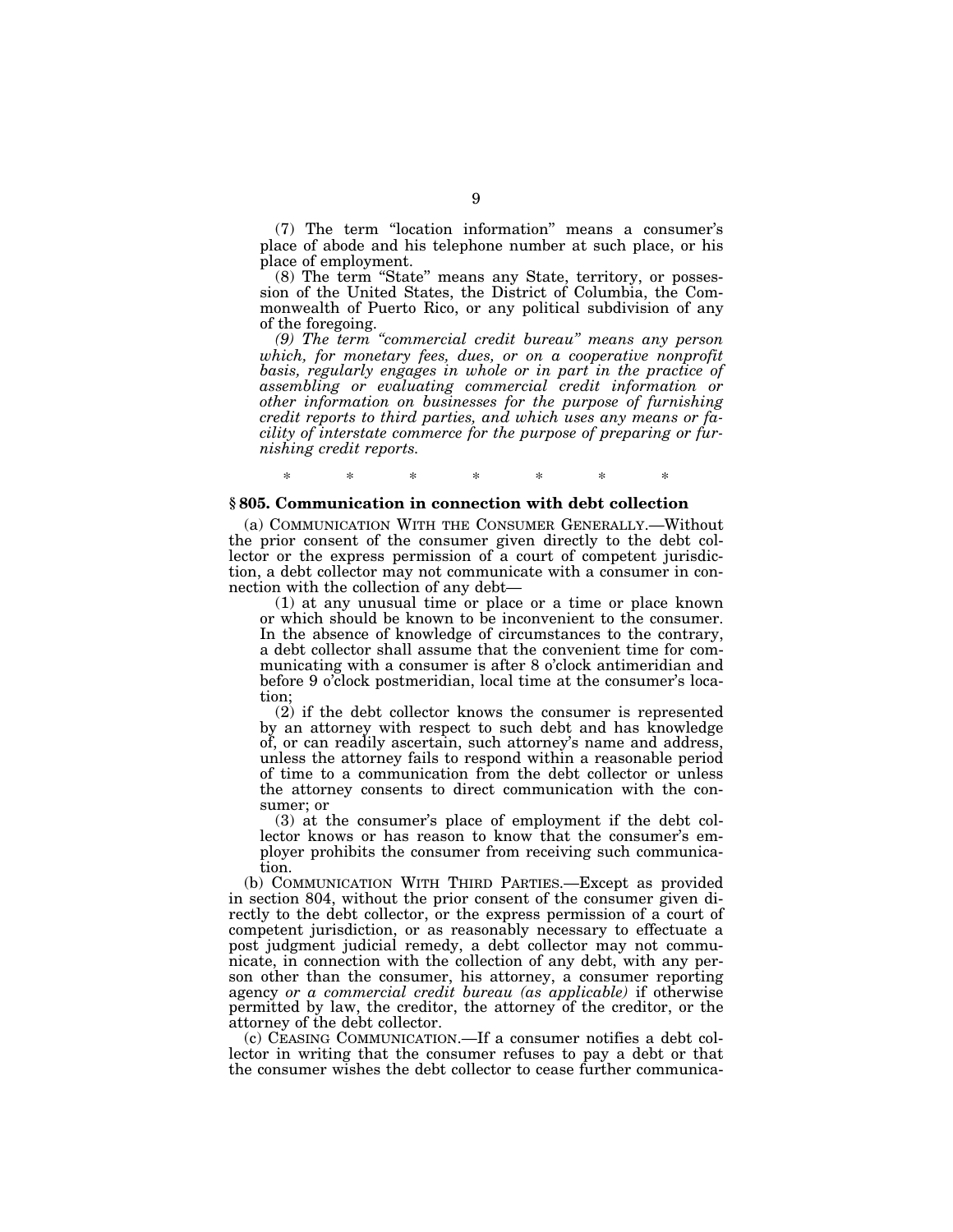tion with the consumer, the debt collector shall not communicate further with the consumer with respect to such debt, except—

(1) to advise the consumer that the debt collector's further efforts are being terminated:

(2) to notify the consumer that the debt collector or creditor may invoke specified remedies which are ordinarily invoked by such debt collector or creditor; or

(3) where applicable, to notify the consumer that the debt collector or creditor intends to invoke a specified remedy.

If such notice from the consumer is made by mail, notification shall be complete upon receipt.

(d) For the purpose of this section, the term ''consumer'' includes the consumer's spouse, parent (if the consumer is a minor), guardian, executor, or administrator.

#### **§ 806. Harassment or abuse**

A debt collector may not engage in any conduct the natural consequence of which is to harass, oppress, or abuse any person in connection with the collection of a debt. Without limiting the general application of the foregoing, the following conduct is a violation of this section:

(1) The use or threat of use of violence or other criminal means to harm the physical person, reputation, or property of any person.

 $(2)$  The use of obscene or profane language or language the natural consequence of which is to abuse the hearer or reader.

(3) The publication of a list of [consumers who] *consumers or small businesses that* allegedly refuse to pay debts, except to a consumer reporting agency *or to a commercial credit bureau (as applicable),* or to persons meeting the requirements of section  $603(f)$  or  $604(3)$  of this Act.

(4) The advertisement for sale of any debt to coerce payment of the debt.

(5) Causing a telephone to ring or engaging any person in telephone conversation repeatedly or continuously with intent to annoy, abuse, or harass any person at the called number.

(6) Except as provided in section 804, the placement of telephone calls without meaningful disclosure of the caller's identity.

### **§ 807. False or misleading representations**

A debt collector may not use any false, deceptive, or misleading representation or means in connection with the collection of any debt. Without limiting the general application of the foregoing, the following conduct is a violation of this section:

(1) The false representation or implication that the debt collector is vouched for, bonded by, or affiliated with the United States or any State, including the use of any badge, uniform, or facsimile thereof.

(2) The false representation of—

(A) the character, amount, or legal status of any debt; or

(B) any services rendered or compensation which may be lawfully received by any debt collector for the collection of a debt.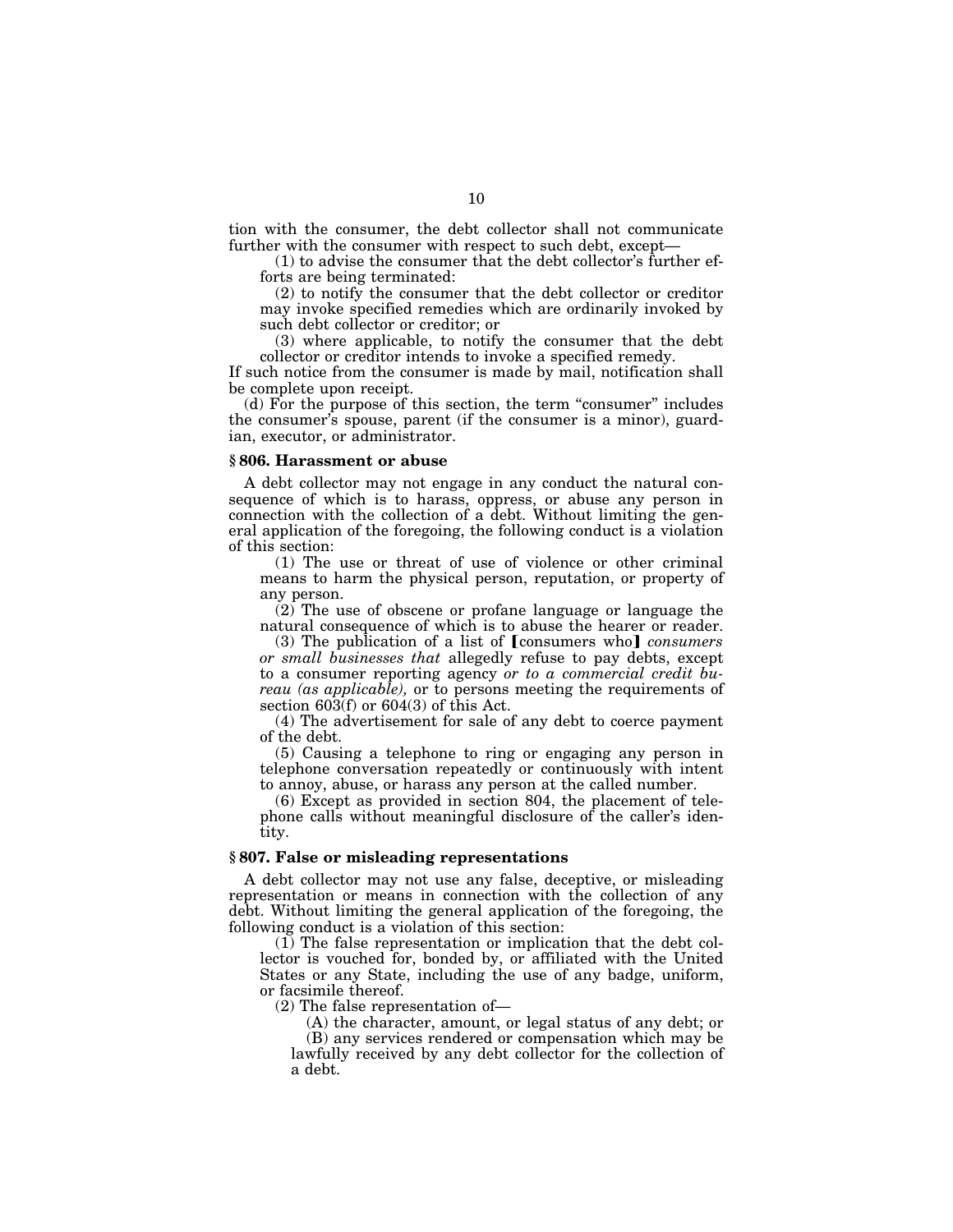(3) The false representation or implication that any individual is an attorney or that any communication is from an attorney

(4) The representation or implication that nonpayment of any debt will result in the arrest or imprisonment of any person or the seizure, garnishment, attachment, or sale of any property or wages of any person unless such action is lawful and the debt collector or creditor intends to take such action.

(5) The threat to take any action that cannot legally be taken or that is not intended to be taken.

(6) The false representation or implication that a sale, referral, or other transfer of any interest in a debt shall cause the consumer to—

(A) lose any claim or defense to payment of the debt; or (B) become subject to any practice prohibited by this title.

(7) The false representation or implication that the consumer committed any crime or other conduct in order to disgrace the consumer.

(8) Communicating or threatening to communicate to any person credit information which is known or which should be known to be false, including the failure to communicate that a disputed debt is disputed.

(9) The use or distribution of any written communication which simulates or is falsely represented to be a document authorized, issued, or approved by any court, official, or agency of the United States or any State, or which creates a false impression as to its source, authorization, or approval.

(10) The use of any false representation or deceptive means to collect or attempt to collect any debt or to obtain information concerning a consumer.

(11) The failure to disclose in the initial written communication with the consumer and, in addition, if the initial communication with the consumer is oral, in that initial oral communication, that the debt collector is attempting to collect a debt and that any information obtained will be used for that purpose, and the failure to disclose in subsequent communications that the communication is from a debt collector, except that this paragraph shall not apply to a formal pleading made in connection with a legal action.

(12) The false representation or implication that accounts have been turned over to innocent purchasers for value.

(13) The false representation or implication that documents are legal process.

(14) The use of any business, company, or organization name other than the true name of the debt collector's business, company, or organization.

(15) The false representation or implication that documents are not legal process forms or do not require action by the consumer.

(16) The false representation or implication that a debt collector operates or is employed by a consumer reporting agency as defined by section 603(f) of this Act *or a commercial credit bureau*.

\* \* \* \* \* \* \*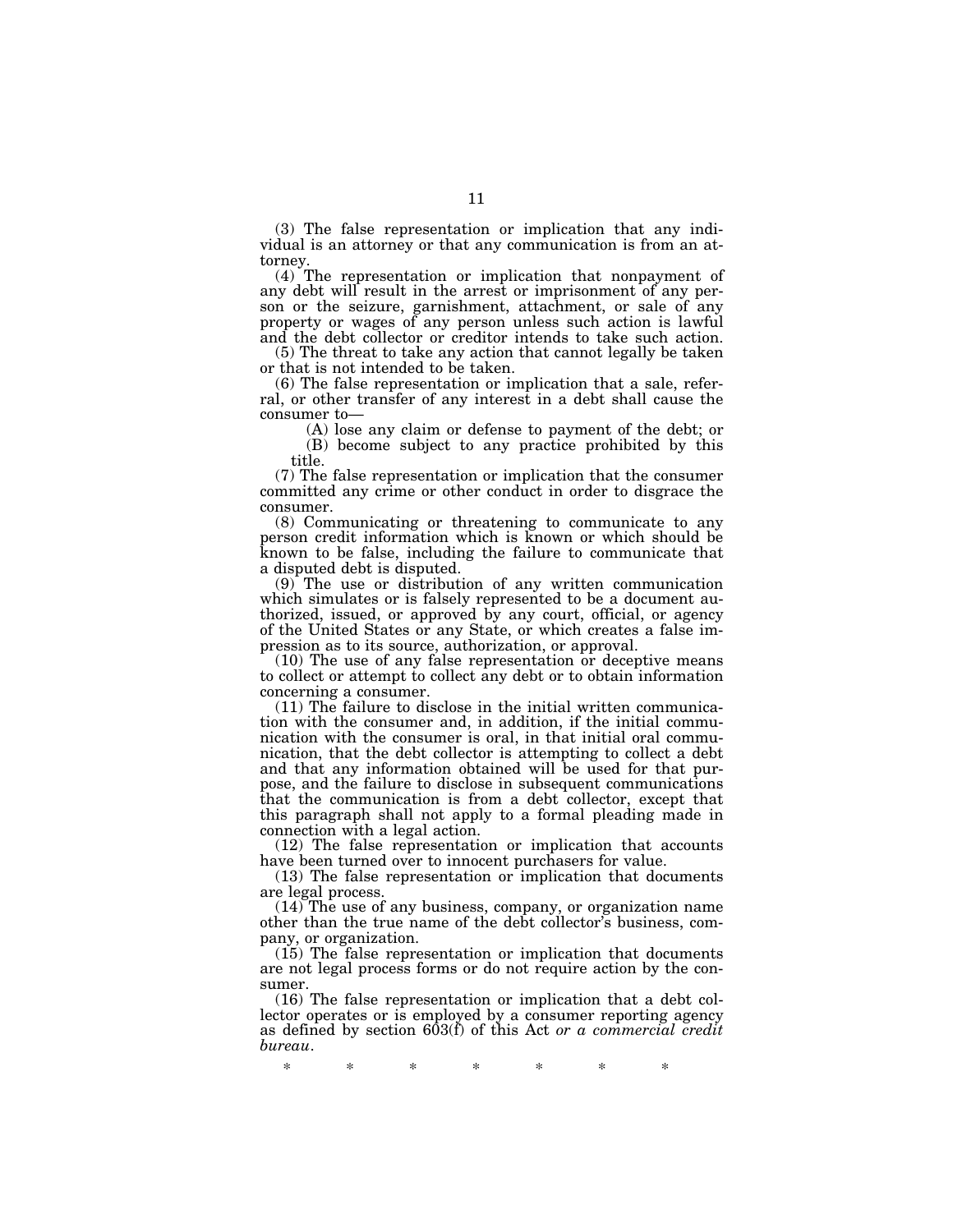# *§ 819. Application to small business debt*

*(a) IN GENERAL.—This Act shall apply to small business debt to the same extent as this Act applies to debt of consumers.* 

*(b) SMALL BUSINESS DEBT DEFINED.—The term ''small business debt''—* 

*(1) means any non-equity obligation or alleged obligation of a partnership, corporation, trust, estate, cooperative, association, government or governmental subdivision or agency, or other entity that is less than \$5,000,000; and* 

*(2) does not include any obligation or alleged obligation—* 

*(A) of an individual; or* 

*(B) that is primarily for personal, family, or household purposes.* 

#### **§** ø**819.**¿ *820.* **Effective date**

This title takes effect upon the expiration of six months after the date of its enactment, but section 809 shall apply only with respect to debts for which the initial attempt to collect occurs after such effective date.

\* \* \* \* \* \* \*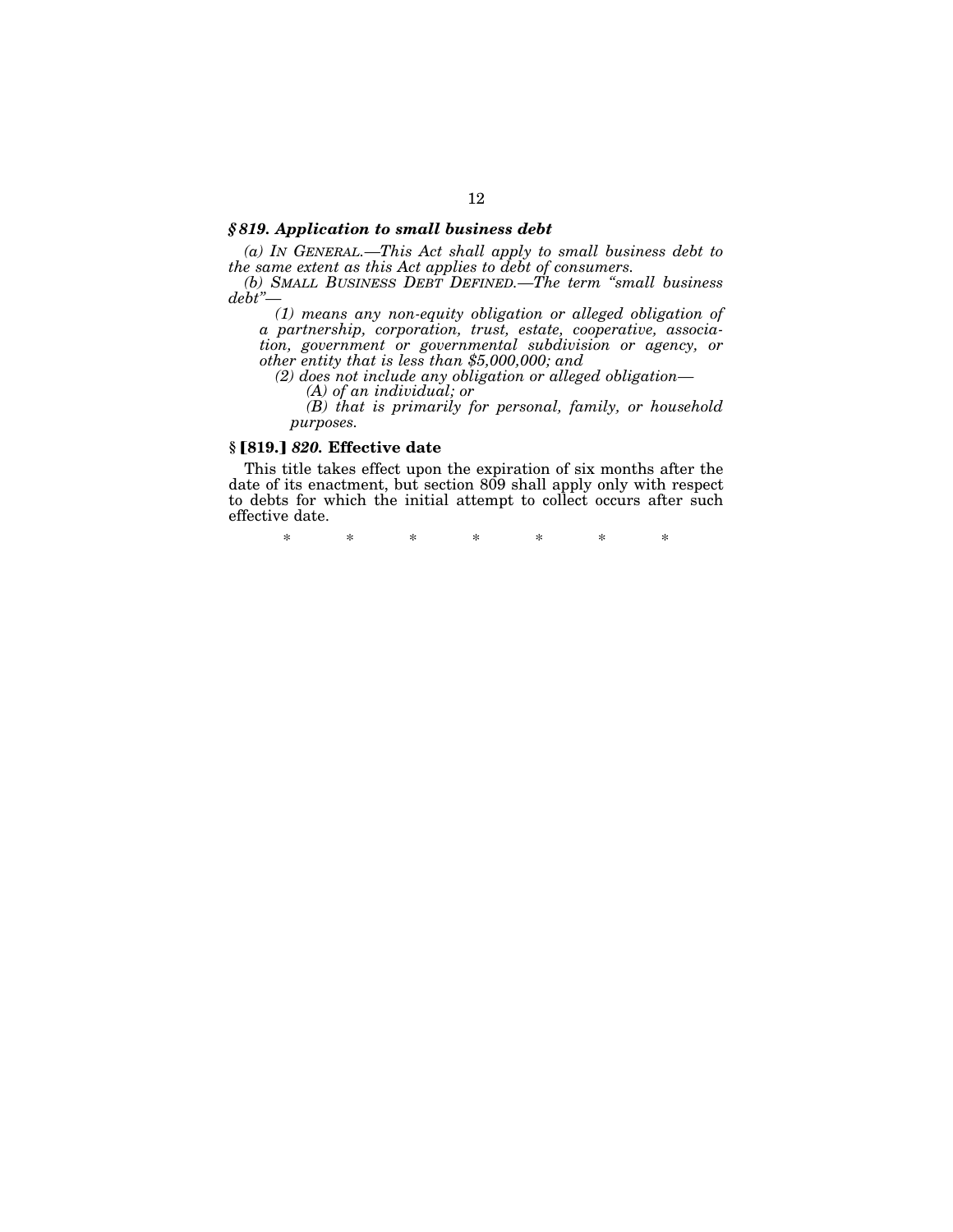# MINORITY VIEWS

Committee Republicans support small businesses, including ensuring they have access to the resources they need. However, H.R. 5013, the *Small Business Fair Debt Collection Protection Act*, would expand the Fair Debt Collection Practices Act (FDCPA) to pull small businesses under the jurisdiction of the Consumer Financial Protection Bureau (CFPB).

This bill is another attempt by the Democrats to expand the already extensive authority of the CFPB beyond consumer financial products and services. Congressional Republicans believe granting broad authority to an agency that is not authorized or equipped to supervise commercial lending would only harm small businesses. The Small Business Administration (SBA) and the Federal Trade Commission (FTC), among others, are already well resourced to assist the millions of small businesses that exist nationwide, including their needs, grants, and programmatic support.

Consumer loans differ from commercial loans. The borrowers are different, the pricing and underwriting are different, and the risk is different. If enacted, H.R. 5013 could fundamentally change the way lenders treat small business loans, potentially limiting access to or driving up the cost of credit.

The Financial Services committee should thoroughly review the needs of small businesses to determine how the financial services industry can better support them. Committee Republicans oppose H.R. 5013 and call on the Democrat majority to focus on legislation that will actually help small businesses to continue to thrive, grow our economy, and create jobs.

> ALEXANDER X. MOONEY.<br>DAVID KUSTOFF.<br>LANCE GOODEN.<br>WILLIAM R. TIMMONS, IV.<br>TED BUDD. TED BUDD.<br>J. French Hill.<br>John W. Rose.<br>Anthony Gonzalez.<br>Andy Barr.<br>Ann Wagner.<br>Bill Huizenga.<br>Steve Stivers.<br>PATRICK T. McHenry.<br>WARREN DAVIDSON.<br>BARRY LOUDERMILK.<br>TOM EMMER.<br>SCOTT R. TIPTON. ROGER WILLIAMS. BRYAN STEIL. TREY HOLLINGSWORTH.